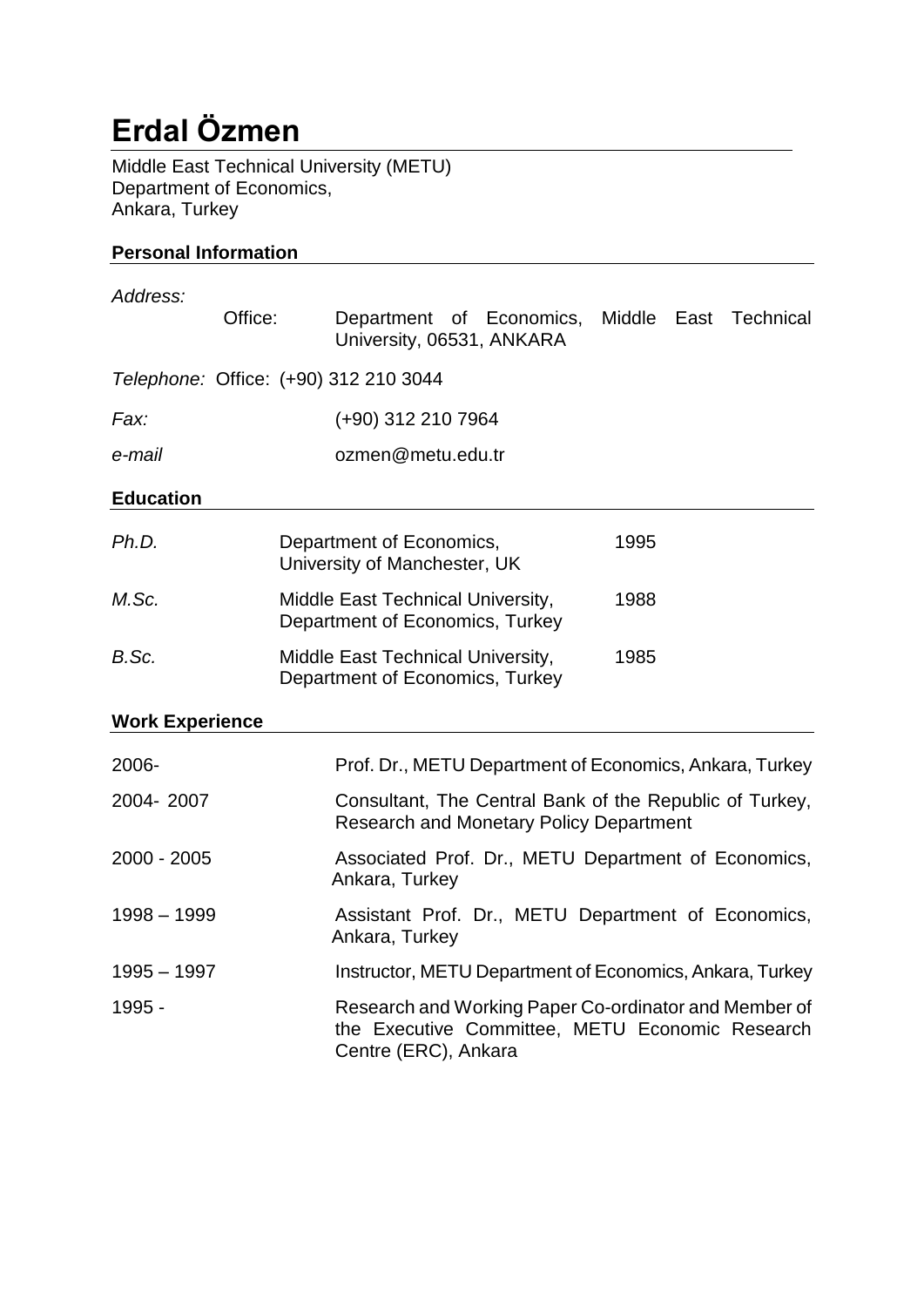#### **Publications**

- Erdem, F.P. ve E. Özmen (2015) Exchange Rate Regimes and Business Cycles: An Empirical Investigation, *Open Economies Review*, 26, 1041-1058.
- Özmen, E. (2015) Türkiye'de Cari Açıklar, Dış Ticaret ve Finansal Kırılganlıklar, *İktisat; İşletme ve Finans*, 30(351), 35-72.
- Karadam Yolcu, D. ve E. Özmen (2015) Teknolojik Yetkinlik ve Türkiye Dış Ticareti, *İktisat; İşletme ve Finans*, 30(357), 9-34.
- Kesriyeli, M., Özmen, E. and S. Yiğit (2011) Corporate sector liability dollarization and exchange rate balance sheet effect in Turkey. "Applied Economics", 43, 4741- 4747.
- Özatay, F., Özmen, E. and G. Şahinbeyoğiu (2009) Emerging market sovereign spreads, global financial conditions and U.S. macroeconomic news, *Economic Modelling*, 26, 526-531.
- Kaya-Bahçe, S.A. and E. Özmen (2008) Exchange Rate Regimes, Saving Glut and the Feldstein-Horioka Puzzle: The East Asian Experience, *Physica A: Statistical Mechanics and its Applications*, 387, 2561-2564.
- Özmen, E. ve C. Yalçın (2007) Küresel Finansal Riskler Karşısında Türkiye'de Reel Sektör Finansal Yapısı ve Borç Dolarizasyonu, *İktisat, İşletme ve Finans*, Eylül, 5-39.
- Özmen, E. (2007) Financial Development, Exchange Rate Regimes and the Feldstein-Horioka Puzzle: Evidence from the MENA Region, *Applied Economics,* 39(9), 1133-1138.
- Özmen, E. and D. Arınsoy (2005) The Original Sin and the Blessing Trinity: An Investigation, *Journal of Policy Modelling*, 27(5), 599-609.
- Özmen, E. (2005) Macroeconomic and Institutional Determinants of Current Account Deficits, *Applied Economics Letters*, 12(9), 557-560.
- Özmen, E. (2004) Cari Açık ve Ekonomi Politikaları Üzerine (On Current Account Deficits and Economic Policies, in Turkish), *İktisat, İşletme ve Finans*, 223, 5-19.
- Özmen, E. and A. Gökcan (2004) Deviations from PPP and UIP in a Financially Open Economy: The Turkish Evidence, *Applied Financial Economics*, 14 (11), 779-84.
- Özmen, E. (2003) Testing for the Quantity Theory of Money in Greece, *Applied Economics Letters*, 35(2), 217-222.
- Özmen, E. and O.K. Parmaksız (2003) Exchange Rate Regimes and the Feldstein-Horioka Puzzle: The French Evidence, *Applied Economics*, 35(2), 217-222.
- Özmen, E. and O.K. Parmaksız (2003) Policy Regime Change and the Feldstein-Horioka Puzzle: The UK Evidence, *Journal of Policy Modelling*, 25, 137-149.
- Özmen, E. and A.T. Koru (2003) Budget Deficits, Money Growth and Inflation: The Turkish Evidence, *Applied Economics,* 35, 591-596.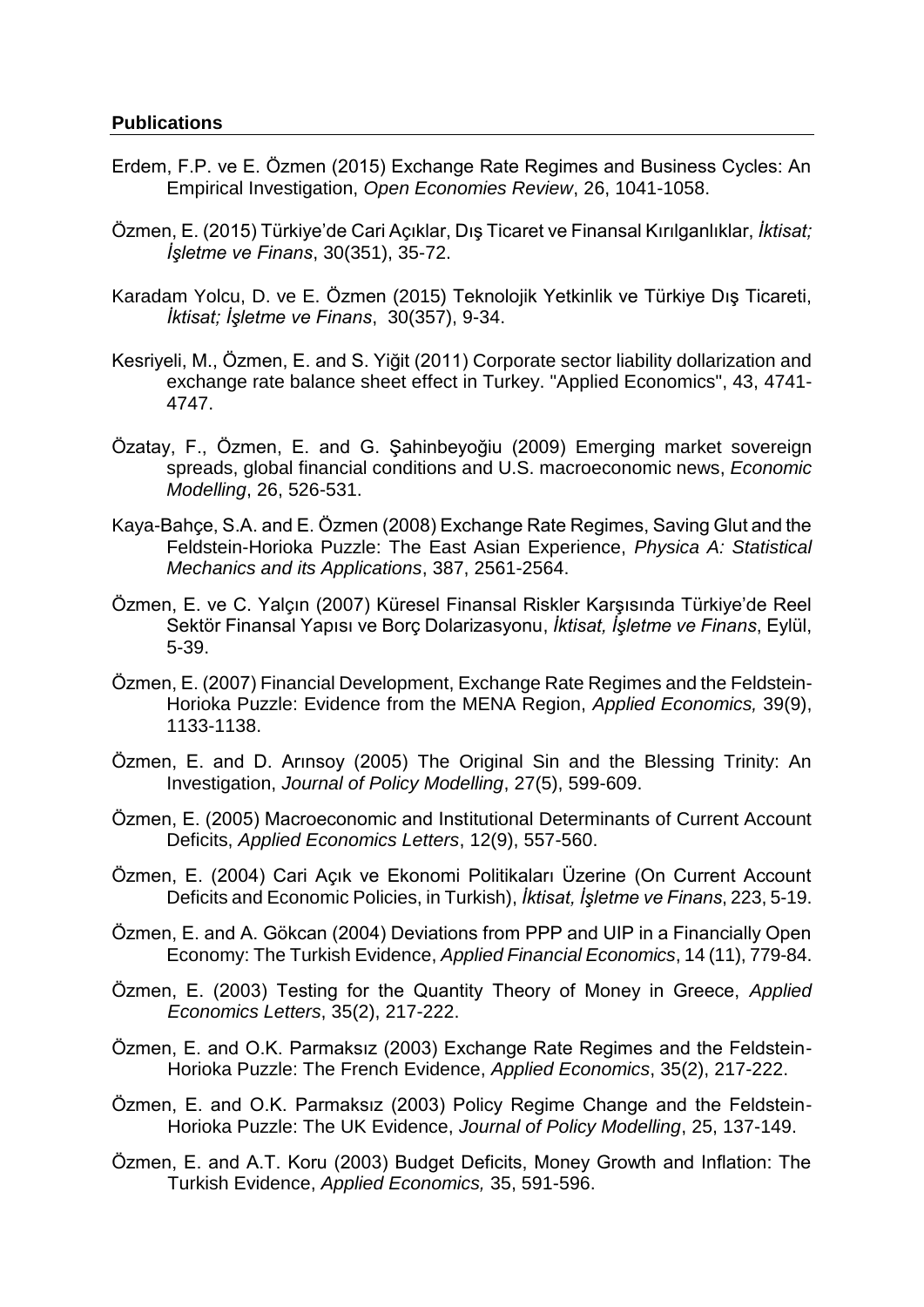- Çakan, E. and E. Özmen (2002) Policy Regime Change and Structural Break in the Velocity of Money: The Turkish Evidence, *Applied Economics Letters,* 9(11), 759-762.
- Özmen, E. (2001) Kriz Üzerine, Speech delivered at a symposium "On the Present Crisis", organised by METU-ERC, 26 February 2001, (In Turkish), *İktisat, İşletme ve Finans,* Vol. 16, No. 180.
- Özmen, E. (1998) Is Currency Seigniorage Exogenous for Inflation Tax in Turkey*? Applied Economics,* 30(4), 545-552. Citation of Excellence Award by ANBAR Electronic Intelligence.
- Özmen, E. and G. Furtun (1998) Export-Led Growth Hypothesis and the Turkish Data: An Empirical Investigation, *METU Studies in Development*, Vol. 25, No. 3, 491- 503.
- Özmen, E. and Ç.İ. Koğar (1998) Sustainability of Budget Deficits in Turkey with a Structural Shift, *METU Studies in Development*, Vol. 25, No. 1, 107-127.
- Özmen, E. (1996) The Demand for Money Instability: Notes on the Empirical Literature, *METU Studies in Development*, Vol. 23, No. 2, 271-292.

#### **Recent Working Papers**

- 2015 Emerging Markets Sovereign Bond Spreads, Credit Ratings and Global Financial Crisis, METU-ERC Working Paper No: 15-10 (with Özge Doğanay Yaşar).
- 2014 Structural Change in Turkish External Trade: Evidence from BEC Sectors, METU-ERC Working Paper No: 14-13 (Duygu Yolcu Karadam ile)..

[Reel Döviz Kuru ve Türkiye Dış Ticaret Dinamikleri](http://www.erc.metu.edu.tr/menu/sayfa.php?icerik=14_12&lang=eng&nav=yes), METU-ERC Tartışma Tebliği, No. 14/12.

- 2012 Profitability, Saving and Investment of Non-Financial Firms in Turkey, Central Bank of Turkey, Research and Monetary Policy Department, Working Paper No. 12/14, (with S. Şahinöz and C. Yalçın).
- 2008 Does Globalization Undermine the Efficiency of Inflation Targeting? Economic Research Forum (ERF) Cairo, Egypt, (with F. Özatay and G. Şahinbeyoğlu).

Emerging Market Sovereign Spreads, Global Financial Conditions and US Macroeconomic News, Economic Research Forum Working Paper No: 400, (with F. Özatay and G. Şahinbeyoğlu).

2007 Küresel Finansal Riskler Karşısında Türkiye'de Reel Sektör Finansal Yapısı ve Borç Dolarizasyonu, TCMB Araştırma ve Para Politikası Genel Müdürlüğü Çalışma Tebliği No:07/06, (C. Yalçın ile).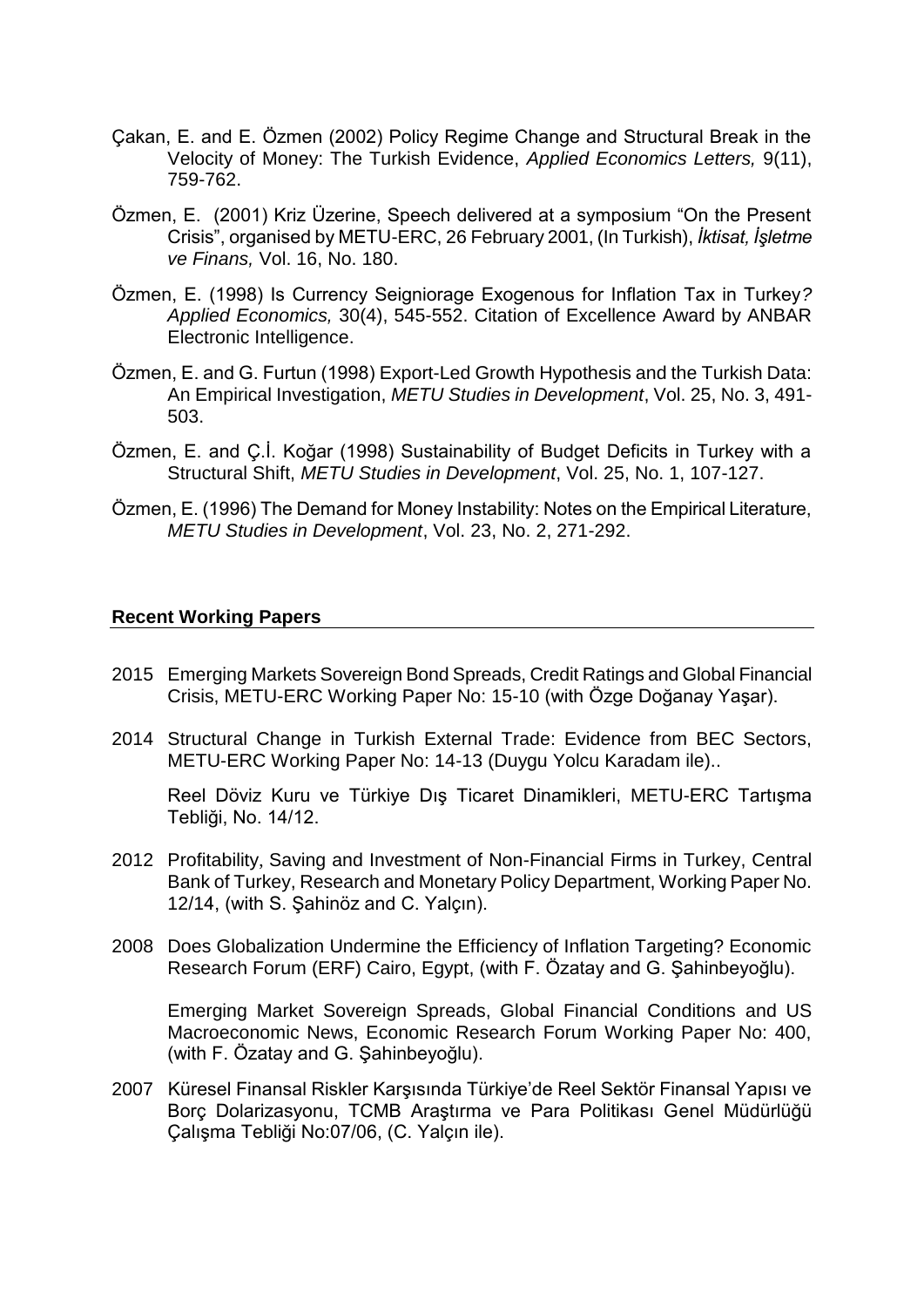2006 Corporate Sector Financial Structure in Turkey: A Descriptive Analysis, Central Bank of Turkey, Research and Monetary Policy Department, Working Paper No. 06/07, (with H. İ. Aydın, C. Kaplan, M. Kesriyeli, C. Yalçın and S. Yigit).

The Determinants and Implications of Financial Asset Holdings of Non-Financial Firms in Turkey: An Empirical Investigation, Central Bank of Turkey, Research and Monetary Policy Department, Working Paper No. 06/06 (with C. Kaplan and C. Yalçın).

- 2005 Corporate Sector Debt Composition and Exchange Rate Balance Sheet Effect in Turkey, Central Bank of Turkey, Research and Monetary Policy Department, Working Paper No. 05/16. Also as METU-ERC Working Paper No: 05-07 (with M. Kesriyeli and S. Yiğit).
- 2004 Financial Development, Exchange Rate Regimes and the Feldstein-Horioka Puzzle: Evidence From the MENA Region, METU-ERC Working Paper No: 04- 18.

Original Sin Mystery Trinity and Unequal Blessings, METU-ERC Working Paper No: 04-15. Published also by the SSRN Electronic Paper Collection: <http://ssrn.com/abstract=606621> (with D. Arınsoy).

Current Account Deficits, Macroeconomic Policy Stance and Governance: An Empirical Investigation, METU-ERC Working Paper No. 04/14, Published also by the SSRN Electronic Paper Collection:<http://ssrn.com/abstract=606641>

## **Conference Presentations (Recent)**

.

- 2015 Türkiye'de Cari Açıklar, Dış Ticaret ve Finansal Kırılganlıklar, *2000'li Yıllarda Türkiye Ekonomisi: Gelişmeler ve Geleceğe Bakış* Konferansı*,* İktisat, İşletme ve Finans Dergisi ile ODTÜ ERC, 21 Nisan 2015, ODTÜ.
- 2012 International Business Cycles: Determinants, Synchronization, and the MENA Region. "Annual Meeting of the ASSA-Middle East Economic Association, Chicago", with F.P. Erdem.
- 2008 Does Globalization Undermine the Efficiency of Inflation Targeting? Economic Research Forum (ERF) 15th Annual Conference, Cairo, Egypt, 23-26 November 2008 (with F. Özatay and G. Şahinbeyoğlu).
- 2007 Emerging Market Sovereign Spreads, Global Financial Conditions and US Macroeconomic News, Economic Research Forum (ERF) 14th Annual Conference, Cairo, Egypt, 28-30 December 2007, (with F. Özatay and G. Şahinbeyoğlu). Best Finance Paper Award by the Economic Research Forum.

The Determinants and Implications of Financial Asset Holdings of Non-Financial Firms in Turkey: An Empirical Investigation, Canadian Economic Association, 41st Annual Meetings, 1-3 June 2007, Dalhousie University (with C. Kaplan and C. Yalçın).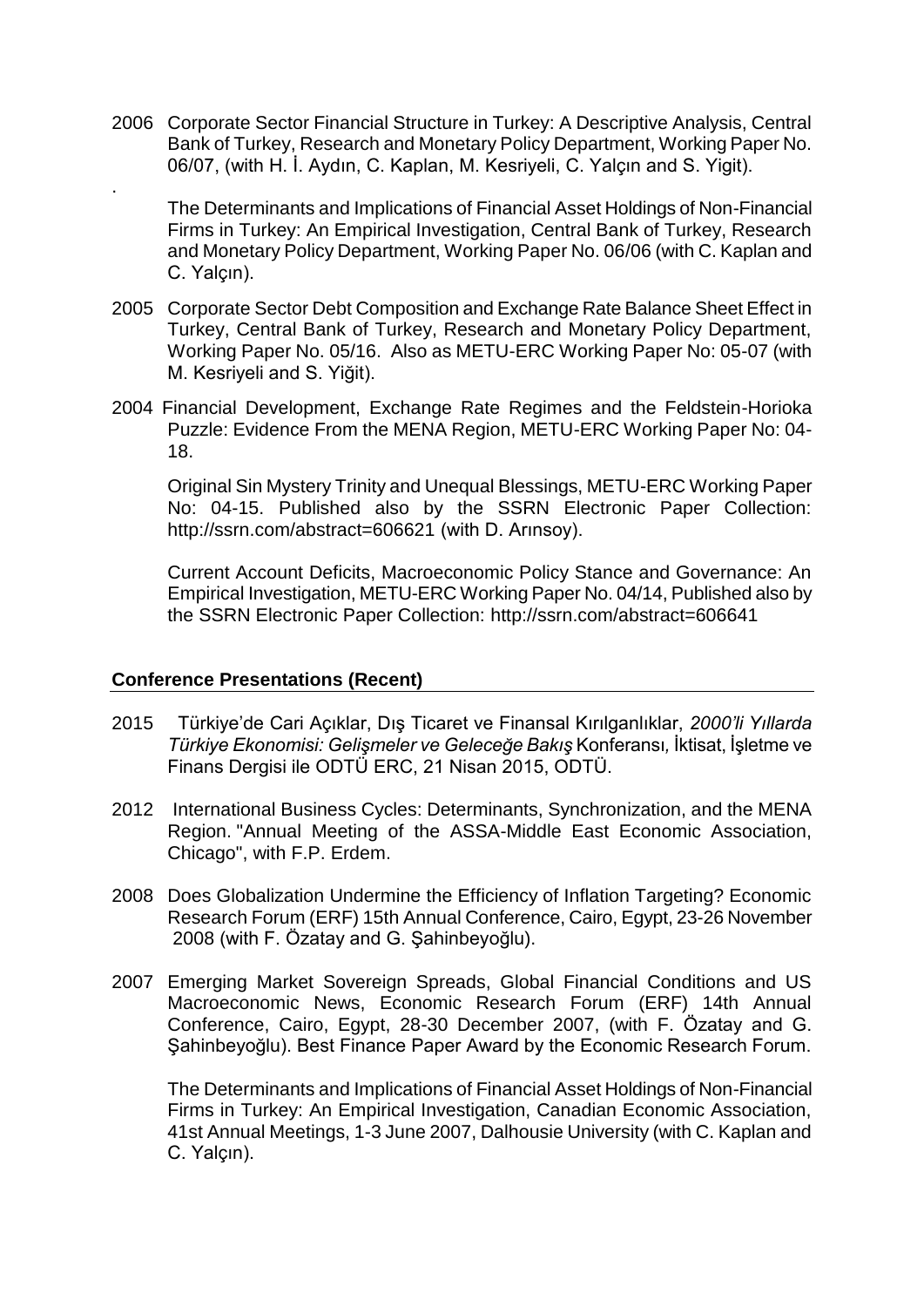2006 Corporate Sector Debt Composition and Exchange Rate Balance Sheet Effect in Turkey, European Economic Association and Econometric Society European Meeting, Vienna, 24-28 August 2006 (with M. Kesriyeli and S. Yiğit).

Sectoral Balance Sheet Fragilities and the Turkish Financial Crisis of 2001, Annual Meeting of the ASSA-Middle East Economic Association, Boston, MA., January, 6-8, 2006 (with Ç.İ. Koğar).

#### **Served as a Referee for:**

Empirical Economics, Journal of Comparative Economics, Applied Economics, Tourism Management, Central Bank Review, İşletme, İktisat ve Finans, METU Studies in Development, Yapı Kredi Economic Review, Ekonomik Yaklaşım, TISK Akademi.

## **Thesis Supervision**

## *PH.D.*

- Real Excange Rates and Economic Growth, Ph. D. Thesis by Duygu Yolcu Karadam, 2014.
- Business Cycles in Emerging Economies, Ph.D. Thesis by F. Pınar Erdem, 2011.
- Financial Development, Financial Openness and Growth: An Empirical Investigation, Ph.D. Thesis by Burçin Akgün Ünaldı, 2011.
- Determinants of Current Account Deficits in Industrialised and Developing Countries, An Empirical Investigation, Ph.D. Thesis by Seçil A. Kaya, 2005.
- Fiscal Sustainability, Banking Fragility and Balance Sheets: 2000-2001 Financial Crisis in Turkey, Ph.D. Thesis by Çiğdem İzgi Koğar, 2004.
- Monetary and Credit Transmission Mechanisms in Turkey, Ph.D. Thesis by A. Tarkan Çavuşoğlu, 2002.

## *M.S.*

- 2014 The impacts of Monetary Policy, Fiscal Policy, Capital Flows and Excange Rate on Budget Deficits in Turkey, M.S. Thesis by Duygu Canbek.
- 2012 The Determinants of Original Sin, M.S Thesis by Deniz Arınsoy Memiş.
- 2009 Exchange Rate Pass-Through and Inflation Targeting, M.S. Thesis by Eda Gülşen.

Bank Competition and Banking System Stability: Evidence from Turkey, M.S. Thesis by Selvi Ak Kocabay.

2008 Inflation Targeting and Dollarization: An Empirical Investigation, M.S. Thesis by Selin Gökden.

Sudden Stops and Adjustment of Real Exchange Rates to Current Account Deficits, M.S. Thesis by Özge Doğanay Yaşar.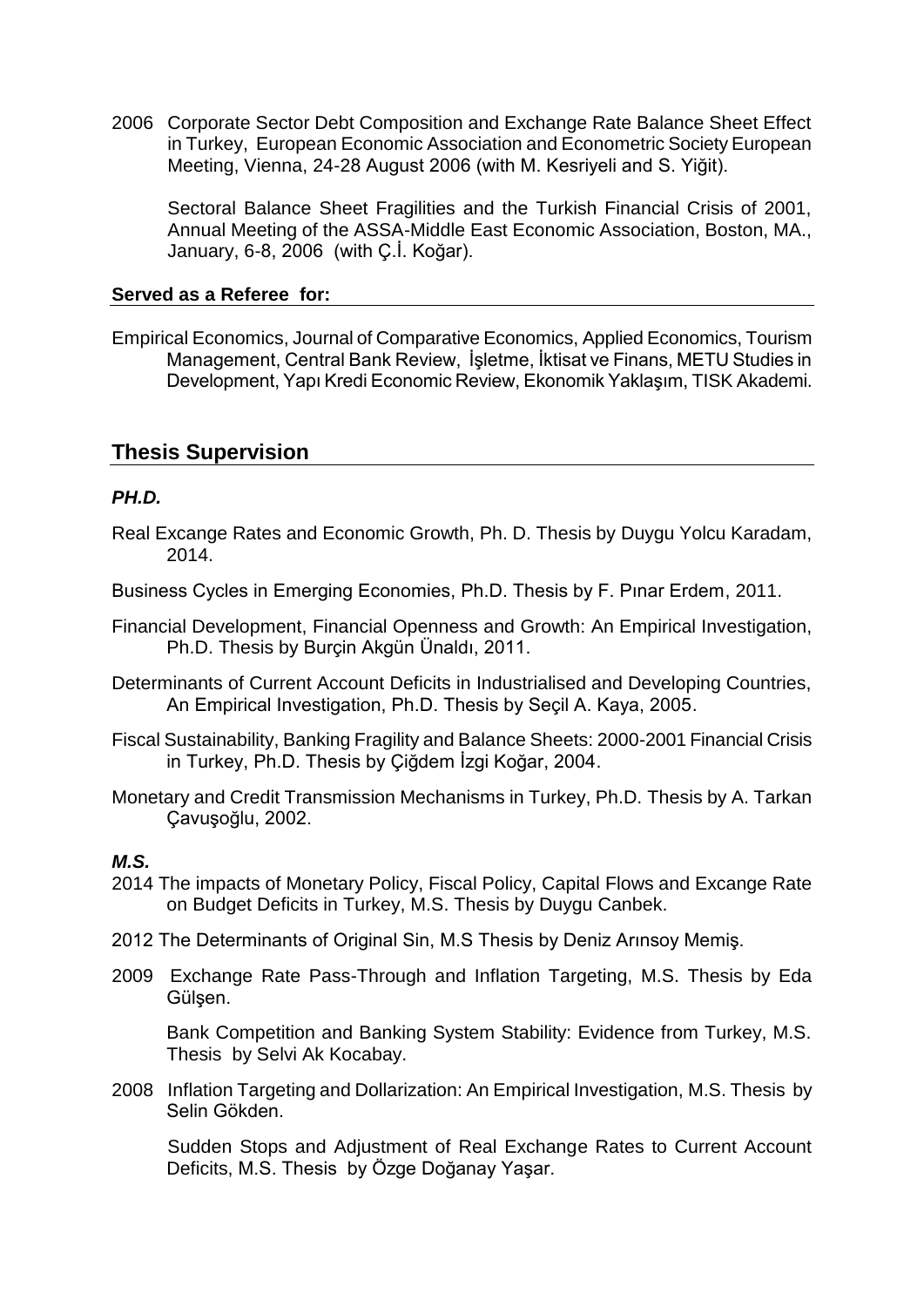The Determinants of Financial Development and Private Sector Credits: Evidence from Panel Data, M.S. Thesis by Erzen Söğüt.

2007 The Determinants of Capital Flows: The Turkish Evidence, M.S. Thesis by Serdar Ufuk Kara.

Fiscal Dominance and Inflation Targeting: The Turkish Evidence, M.S. Thesis by Tuğba Sel.

2006 The Twin Deficits Hypothesis: An Empirical Investigation, M.S. Thesis by Yeliz Yanık.

Financial Dollarisation, Monetary Policy Stance and Institutional Structure: The Experience of Latin America and Turkey, M.S. Thesis by Arzu Uzun.

Real Exchange Rates and Real Interest Rate Differentials: An Empirical Investigation, M.S. Thesis by Oya Can Mutan.

Financial Dollarization and Currency Substitution in Turkey, M.S. Thesis by Özge Başkurt.

Exchange Rate Pass-Through in Turkey: An Empirical Investigation, M.S. Thesis by M. Özgür Pekbaş

2003 Currency and Asset Substitution in Turkey, M.S. Thesis by Özlem Taşdemir.

.

Current Account Dynamics in Turkey, M.S. Thesis by Özlem Serpil Hakverdi.

Exchange Rates, Administered Prices and Inflation in Turkey, M.S. Thesis by Devrim Yavuz

Minsky's Financial Instability Hypothesis and the Turkish Financial Crisis of 2000-2001", M.S. Thesis by Gülden Tünay

2001 Real Exchange Rates and Fundamentals: The Turkish Evidence " M.S. Thesis by Soner Başkaya.

CHEERS and the Deviations from the PPP and UIP in a financially Open Economy: The Turkish Evidence, M.S. Thesis by Aysun Gökcan.

- 2000 "Policy Regime Change and the Feldstein-Horioka Puzzle: Evidence from the G-7 Countries", M.S. Thesis by Kağan Parmaksız.
- 1998 "Budget Deficits, Interest Rates, Public and Private Investments in Turkey", M.S. Thesis by Hülya Saygılı.

"Investigating Structural Breaks in Turkish Monetary Aggregates", M.S. Thesis by Esin Çakan.

"Long Run Relationships among Inflation, Money Growth, Exchange Rates and Budget Deficit in Turkey", M.S. Thesis by Mesut Saygılı.

1997 "Budget Deficits, Monetary Growth and Inflation in Turkey: An Empirical ınvestigation ", M.S. Thesis by Ayça Tekin.